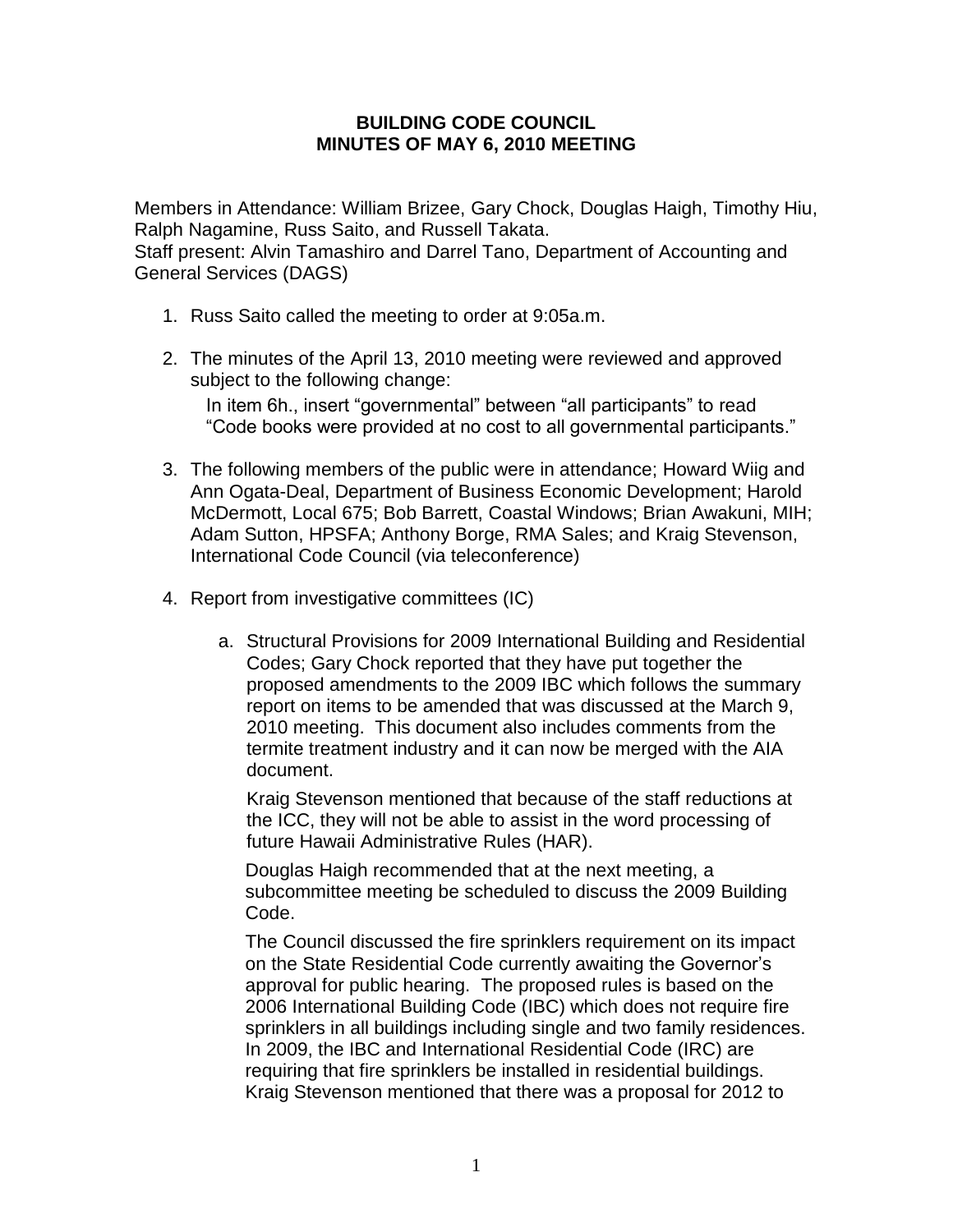remove the fire sprinkler requirement but that proposal did not make it through so the fire sprinkler requirement for 2009 still stands. After a brief discussion, the Council wanted to know if the Council could skip the 2006 IRC and base its administrative rules on the 2009 IRC. This led to Timothy Hiu making a motion to request for an Attorney General's opinion on whether the Council's administrative rules could leapfrog the IBC, Douglas Haigh seconded the motion and the Council approved the motion. Gary Chock abstained from voting.

b. 2009 International Building Code, Residential Code, and Existing Building Code: William Brizee reported that the non-structural amendments from DCAB and the Structural Engineers Association will be included in the IBC amendments and the final proposal will be submitted to the subcommittee of County Building Officials next month after it is approved by the Council. During the next two months, the IC will be reviewing 2009 IRC and the current and anticipated proposed amendments submittals. The IC will then begin its review of the 2009 International Existing Building Code after the 2009 IRC is completed.

Because the 2009 amendments affect the 2006 code and the Council has not received input from the Department of Health (DOH), a recommendation was made to draft a letter from the Council to the DOH for their input on section 422 on whether the proposed rules are in conflict with assisted living. Russell Takata informed the Council that the new contact person at the DOH is Keith Ridley and he is responsible in providing feedback to the Council. Douglas Haigh made a motion to send a letter to the DOH to have them review the section 422 amendments that are recommended for 2006, Gary Chock seconded the motion and the Council unanimously approved the motion. Russell Takata volunteered to draft the letter.

- c. Elevators; No report. Because the Department of Labor Industrial Relations (DLIR) has not participated in recent Council meetings, Timothy Hiu made a motion to send a letter to DLIR informing them of their elevator code responsibilities and to verify coordination with the new State building code requirements, Douglas Haigh seconded the motion and the Council unanimously approved the motion.
- d. A/C Ventilation; Russell Takata reported that because fees will be charged for licenses in the proposed HAR 11-48, the rule making process has been delayed. New fees amounting to \$25,000 to \$30,000 annually is needed to process approximately 600 permits per year. The rules have been prepared but it has not gone to the Governor for approval to conduct public hearings. After a discussion to move the rules forward, Timothy Hiu made a motion to recommend that the DOH advance their administrative rules process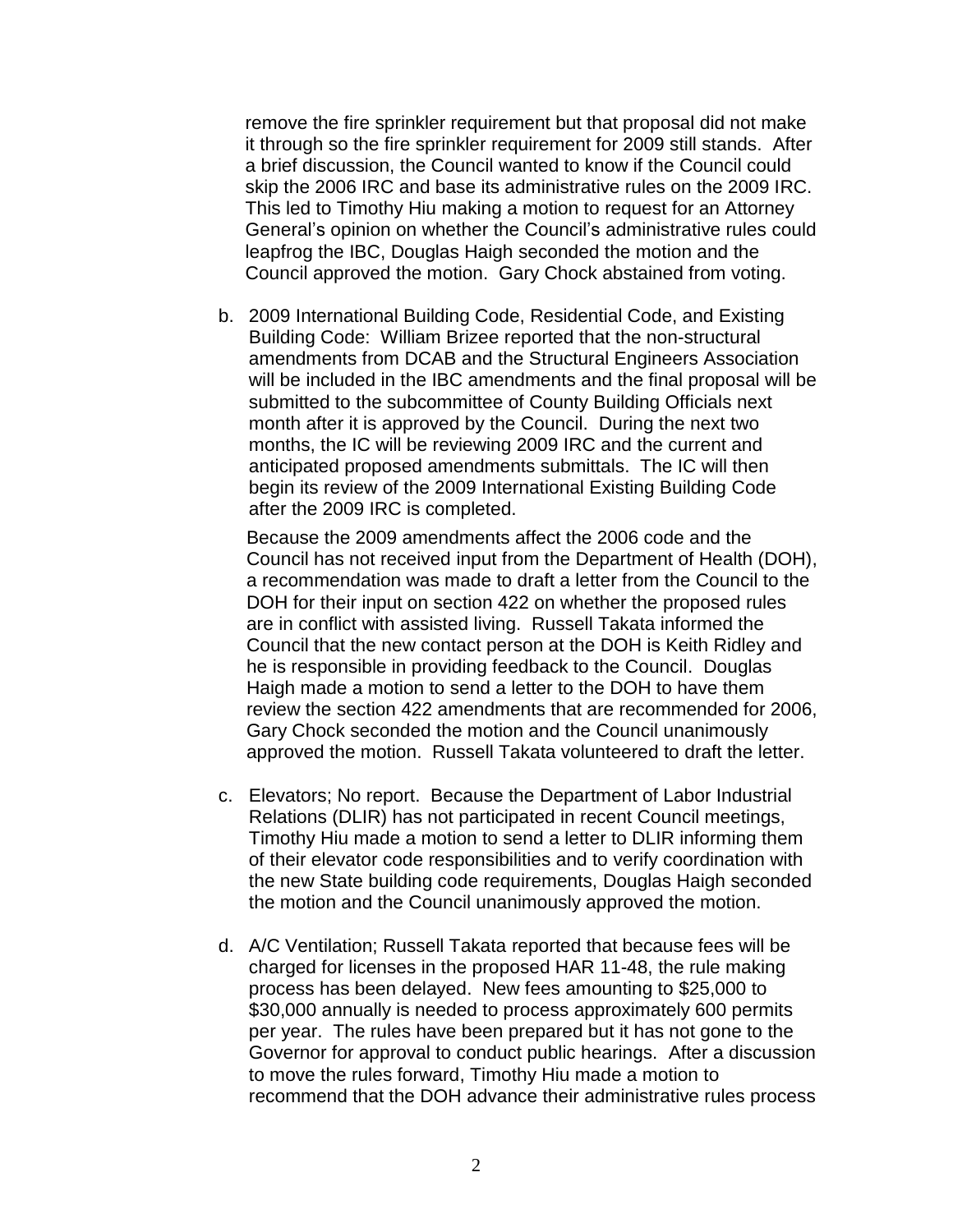beyond the department stage, Ralph Nagamine seconded the motion and the Council unanimously approved the motion.

- e. 2009 Uniform Plumbing Code; No report
- f. 2009 Energy Efficiency Standards; No report
- g. State Fire Code; No report
- h. Training on State building codes; Ann Ogata-Deal reported that training on providing commercial inspections was conducted on the big island in April that was attended by State and county officials. Training on Maui for State and county officials is scheduled for June 9 and 10 and will cover the transition from the 1997 UPC to the 2006 IRC and IBC. Ann said the deadline to order the ICC Code books is May 21.

Ann requested assistance in coordinating training on the existing IBC. She has the funding for the training and the books for State and county officials but need someone to put the meeting together. An alternative is to have the Council make a training request specifically to work on the draft of the code. She has funding for both 2010 and 2011 but the 2010 funds can only be used if training is completed by the end of June.

- i. Window exemption template; Howard Wiig reported that after the template is finalized, it will be put on the website.
- 5. Adoption of administrative rules
	- a. Russ Saito reported that the proposed rule for the State Residential Code is awaiting the Governor's approval to conduct a public hearing. If the 2009 IRC can be approved by the Sub Committee of county building officials within three months, we can pull back the proposed administrative rules from the Governor and incorporate the 2009 IRC changes in our proposed rules. He will check with the Attorney General to see if the Council can leapfrog the 2006 IRC.
	- b. Russ Saito reported that the Governor approved the HAR for the State Building Code, State Electrical Code, and the State Plumbing Code and the effective date is April 16, 2010.
	- c. Russ Saito reported that the HAR for the State Energy Conservation Code was cleared by the Small Business Regulatory Review Board and sent to the Governor this morning for final approval.